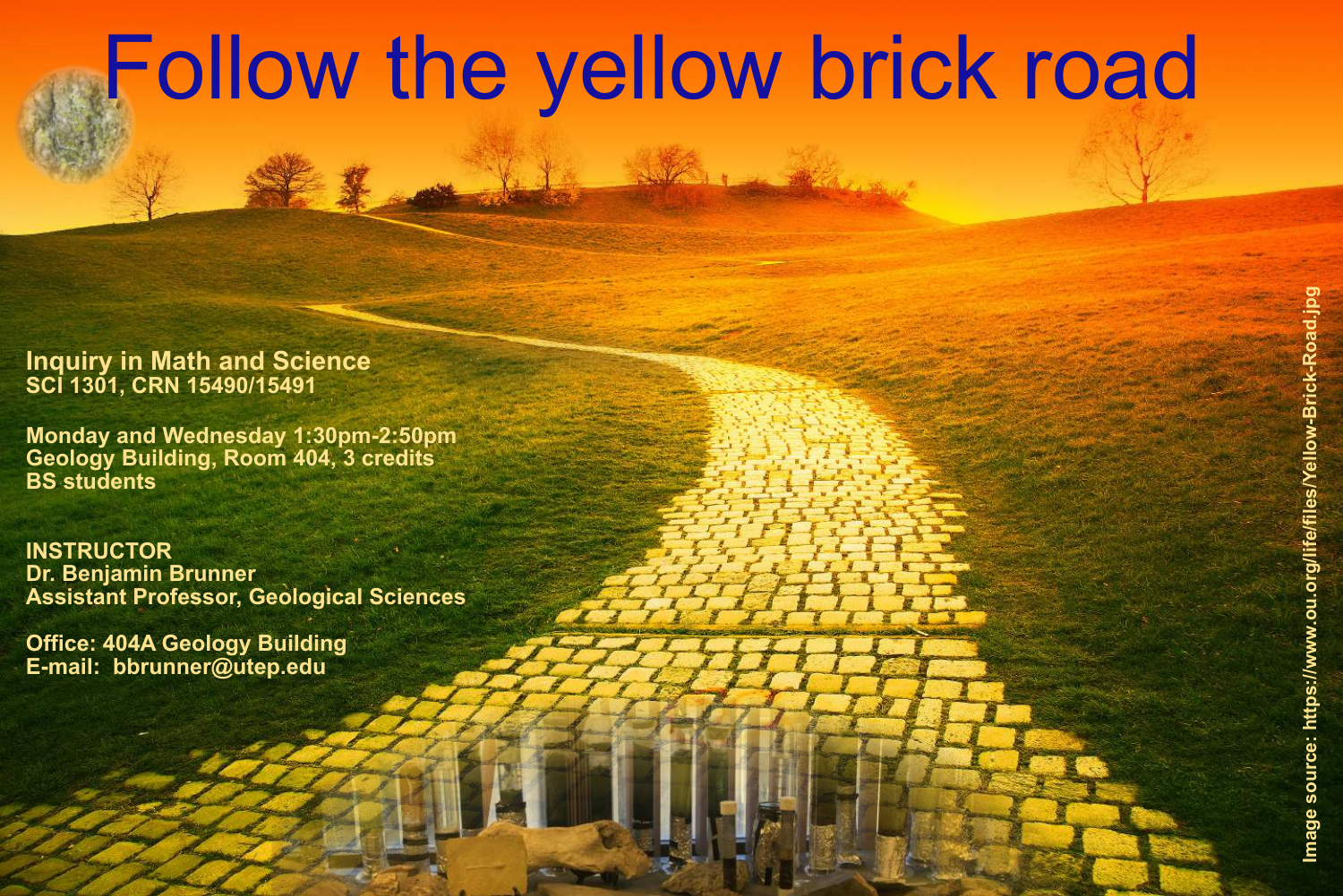# **Inquiry in Math and Science: Follow the "yellow" brick road**

#### **INSTRUCTOR**

Dr. Benjamin Brunner Assistant Professor, Geological Sciences Office: 404A Geology Building E-mail: bbrunner@utep.edu

#### **MEETING PATTERN & LOCATION**

Monday and Wednesday 1:30pm-2:50pm Geology Building, Room 404, 3 credits BS students (SCI 1301, CRN 15490, 15491)

#### **COURSE DESCRIPTION**

In this class we will explore the origin of a peculiar rock that contains a brilliant yellow mineral – sulfur. Our geologic journey will lead us from the basics of Earth Science to the cutting edge of research. Our path will touch on themes from Biology, Chemistry, Geology, Math and Physics and show how they all work together.

#### **REQUIRED TEXTBOOK**

No required textbook. There will be handouts & material posted on Blackboard.

#### **COURSE OBJECTIVES**

- 1) Obtaining insight into scientific thinking and working:
	- a. Thinking inside and outside the box
	- b. Taking notes
	- c. Processing notes
	- d. Anticipating results, forming a hypothesis
- 2) Catching a glimpse of Geomicrobiology:
	- a. A geochemical perspective:
		- i. Atoms, elements, molecules, minerals, rocks
		- ii. From past to present and back
		- iii. From sea to land
		- iv. How comes that a rock dissolves in water?
	- b. A biological perspective:
		- i. Winogradsky a special Russian cocktail
		- ii. Microbes rock
		- iii. Isotopes are sweet

**Class drop deadline date:** November 2, 2018

#### **Office hours:**

*Preferred:* by appointment made via email *It you cannot resist the temptation:* MW: 8:00am – 9:00am 404A Geology Building

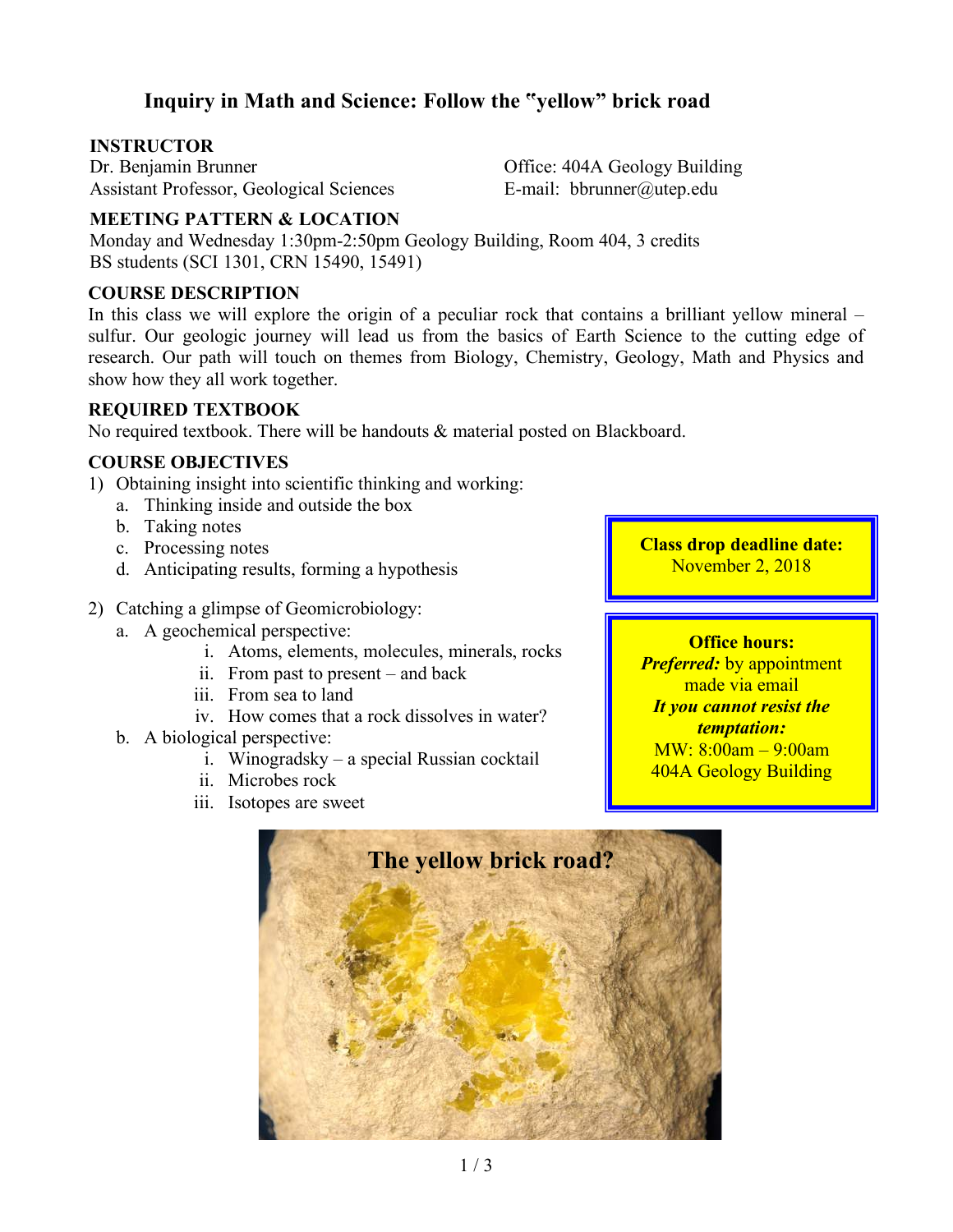## **YOUR PARTICIPATION IS ESSENTIAL (SEE GRADES)**

Please contact Dr. Brunner about any concerns, schedule conflicts, etc. in advance or otherwise as soon as possible! A significant portion of your grade is based on participation, so any missed classes and assignments must have proper documentation, or your grade will drop. Valid excuses include illness, absence with the instructor's prior approval, official University business, etc.

**Accommodations** are possible for active duty military and others, but arrangements must be made in a timely manner. If you are in the military with the potential of being called to military service and /or training during the course of the semester, you are encouraged to contact the instructor as soon as possible.

If you think you may have a disability or if you are experiencing learning difficulties, please contact the Disabled Student Services Office (DSSO) at (915) 747-5148. They are located in Union East room 106 or you can reach them by email at  $dss@$ utep.edu. The student is responsible for presenting to the instructor any DSS accommodation letters and instructions.

#### **Important notes:**

- 1) During the classes and as homework assignments, there will be various exercises. In class, students who struggle with the exercises will have the opportunity to work with the instructor in a smaller group to overcome specific hurdles. This is by no means meant to single out students who do not reach the goals of the lecture/exercises – it is an attempt to give everybody a fair chance to immediately address the encountered challenges, and to stay on track with the class. Students who take advantage of this opportunity but still encounter difficulties can schedule additional tutoring with Dr. Brunner.
- 2) **Learning in teams** is much more effective than learning alone and is highly encouraged.
- **3) Course Drop Deadline: November 2, 2018**
- 4) **Grades:** Quiz & Reports (60%), Participation in discussion (40%), **always** be prepared for 5 minute quizzes!

**Disabilities:** I will make any reasonable accommodations for students with limitations due to disabilities, including learning disabilities. Please see me personally before or after class in the first two weeks or make an appointment, to discuss any special needs you might have. If you have a documented disability and require specific accommodations, you will need to contact the Center for Accommodations and Support Services (CASS) in the East Union Bldg., Room 106 within the first two weeks of classes. CASS can also be reached in the following ways: Web: sa.utep.edu/cass Phone: (915) 747-5148 voice or TTY Fax: (915) 747-8712 E-Mail: cass@utep.edu



#### **Cheating/Plagiarism:**

Cheating is unethical and not acceptable. Plagiarism is using information or original wording in a paper without giving credit to the source of that information or wording: it is also not acceptable. Do not submit work under your name that you did not do yourself. You may not submit work for this class that you did for another class. If you are found to be cheating or plagiarizing, you will be subject to disciplinary action, per UTEP catalog policy. Refer to http://www.utep.edu/dos/acadint g.htm for further information.